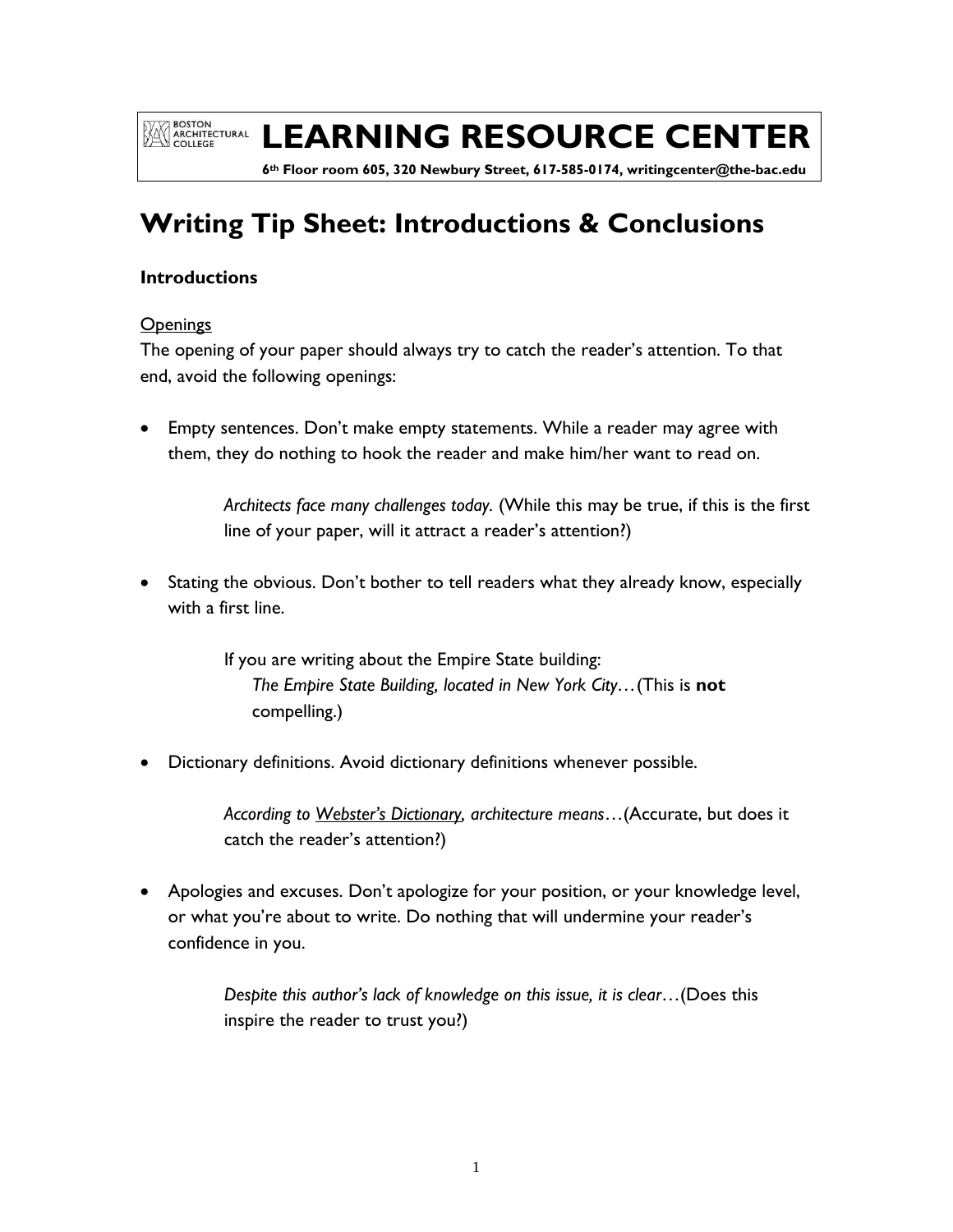You want to hook readers. You want to say something that gets their attention and makes them want to read on. Dive right into your issue. Say something startling. Don't give your reader any time to lose interest. Start with something that is concrete and definite, something a reader can see and react to. The more general and abstract you are (like in the examples above), the more difficult this will be. Some effective strategies are:

- Start with an anecdote. Relate a concrete story that pulls the reader in. This can be a story from personal experience or one you have heard about. Just be sure to offer a lot of good detail that shows the reader what is happening.
- Define your terms. While avoiding a dictionary definition, provide the reader with a clear understanding of what an abstract concept means to you. Too often with abstract terms we think we all know what they mean, but we all have slightly different definitions. So make sure the reader knows *exactly* what you mean.
- Describe something in detail. Describe a person, place, object, or situation. Use vivid detail. Put the reader into a situation or location. Appeal to his/her senses.
- Use interesting facts and figures. If you have good statistics and information, use them.
- Use quotations. If someone has said something interesting about your topic, or something controversial – use it. Just be sure to let the reader know the context and who is speaking.
- Pose a question. Be careful when you do this. Make sure the question you pose makes the reader stop and think. Empty questions can do more harm than good.

An introduction does not have to be a single paragraph. You can have an introductory section. However, keep the length of your intro proportional to the overall length of your paper.

#### Thesis Statement

Be sure to put your **thesis statement** (your controlling statement, your argument) somewhere in your introduction. Often, people look for theses as the final sentence of your introduction, although this is not an ironclad rule. Since your thesis is the most important line in the paper, make sure your reader sees it.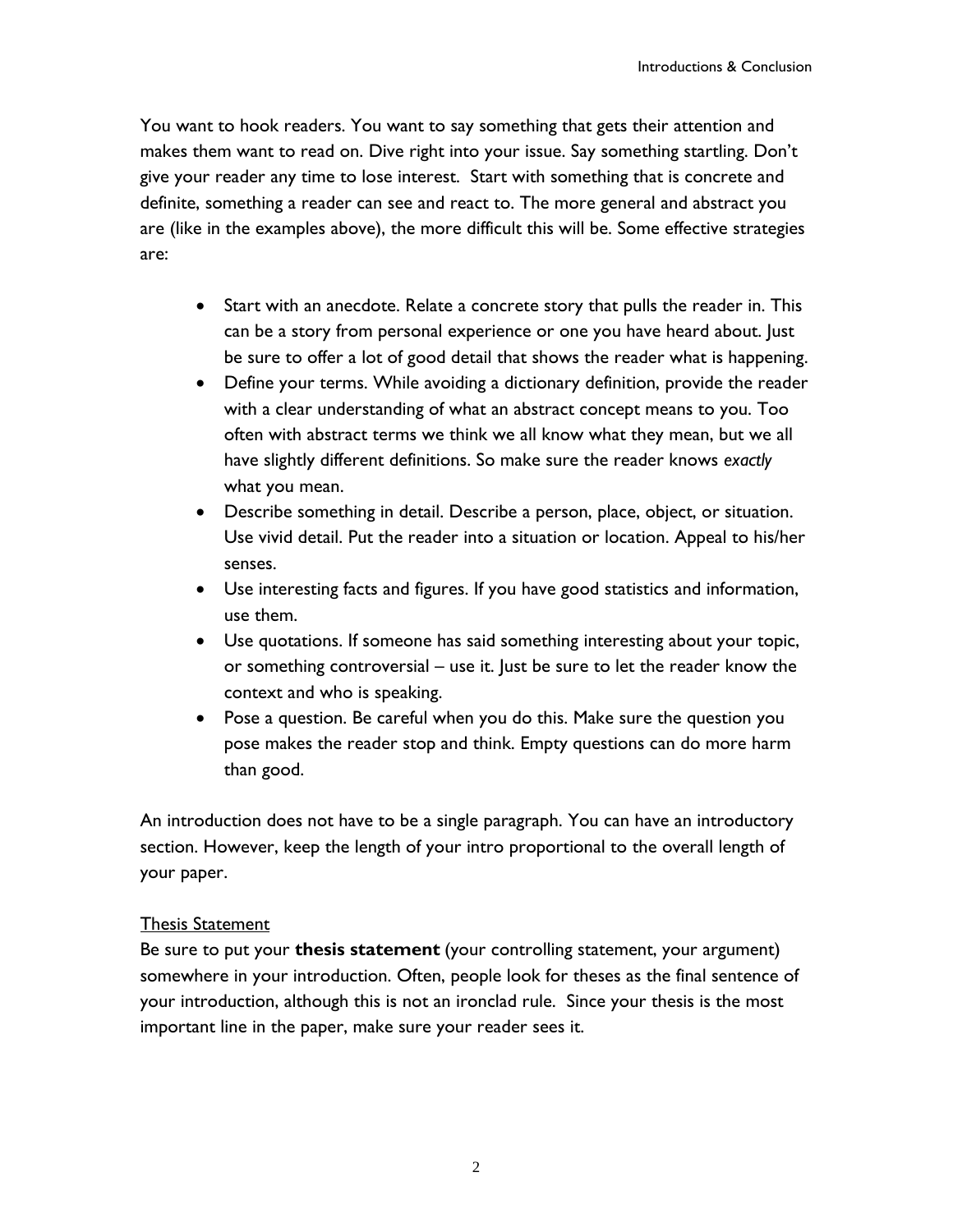Since an introduction can be more than one paragraph, you do not automatically have to put your thesis in your first paragraph. Just keep in mind that it is a good idea to state your thesis as early as possible. If you wait several paragraphs, your reader may wonder: "What is this paper about?"

Regardless of where you put your thesis – it should be apparent to the reader. Don't keep your reader guessing.

For more information about this topic, please see the tip sheet "Thesis Statements".

### **Conclusions**

Similar rules apply for conclusions as for introductions.

- Remind the reader what your main point is. Don't repeat your thesis word for word, but do reiterate your argument in some way.
- End the essay in a memorable fashion. Send the reader away thinking. This can be done most of the ways listed under introduction (i.e. anecdotes, interesting facts, quotations, etc.). Whatever you do, don't end with empty or clichéd lines.

Weak: *Regardless of how the Big Dig turns out, one thing is for sure, by 2010, Boston will look different.* 

Stronger: *Once strolling couples and playing children replace loud, air polluting cars, everyone will recognize the truth: the removal of the Central Artery was the best thing to ever happen to Boston.* 

Try to end on something fresh and original.

 Be careful **not** to simply summarize your entire paper in your conclusion. Don't repeat what you just said – especially in a shorter essay. First of all, this makes it sound like you have run out of things to say. Secondly it can be insulting to the reader. In a 4-6 page essay, trust that the reader can remember what you said a couple of paragraphs earlier.